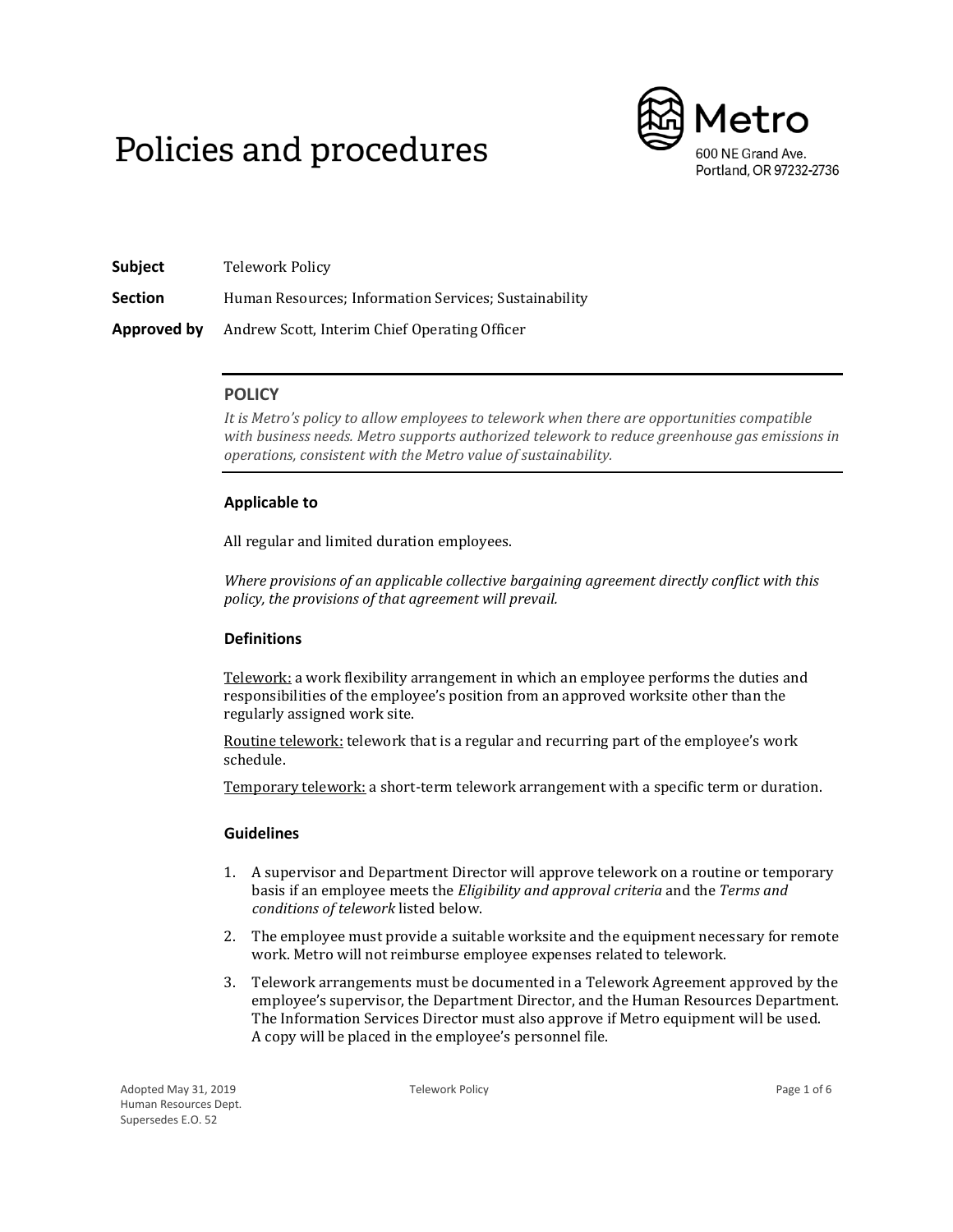- 4. Temporary telework may be permitted by the employee's supervisor, subject to the Department Director's approval, on a case-by-case basis. The supervisor may require the terms of temporary telework to be clarified in writing.
- 5. If the temporary telework is for a light duty assignment relating to a workers' compensation claim, the duties and term of the assignment must be in writing and approved by the employee's health care provider in addition to other approvals.
- 6. Employees may not telework without their supervisor's prior approval.
- 7. Telework is not a substitute for childcare. Appropriate childcare arrangements must be made for telework hours.
- 8. Teleworking employees must comply with:
	- a. the performance and conduct standards for their position;
	- b. the equipment, software, and remote access standards established by the Information Services Department; and
	- c. all other Metro policies and procedures.

## **Procedures**

## **Eligibility and approval criteria**

- 1. Eligibility: Regular and limited duration employees who:
	- a. have completed probation, and
	- b. have not been disciplined for improper use of work time within the last two years and
	- c. Do not have current performance issues including an active performance improvement plan or discipline within the past two years.
	- d. The employee has demonstrated, to the supervisor's satisfaction, the capability to work productively without direct supervision.
- 2. Not all positions are suitable for telework. Preliminary approval will be based on the ability to meet all of the following criteria:
	- a. The nature of the employee's work requires minimal direct supervision and face-to-face interaction with colleagues and customers, or such interaction can be successfully scheduled to permit telework.
	- b. There is minimal need for specialized materials or equipment.
	- c. The employee's job is not location-dependent and has tasks and deliverables that can be clearly defined and monitored at a remote location.
	- d. The employee's absence from the regular worksite is not detrimental to the productivity of the work group.
	- e. The employee can provide an appropriate worksite and the necessary equipment and software as described below (terms and conditions of telework).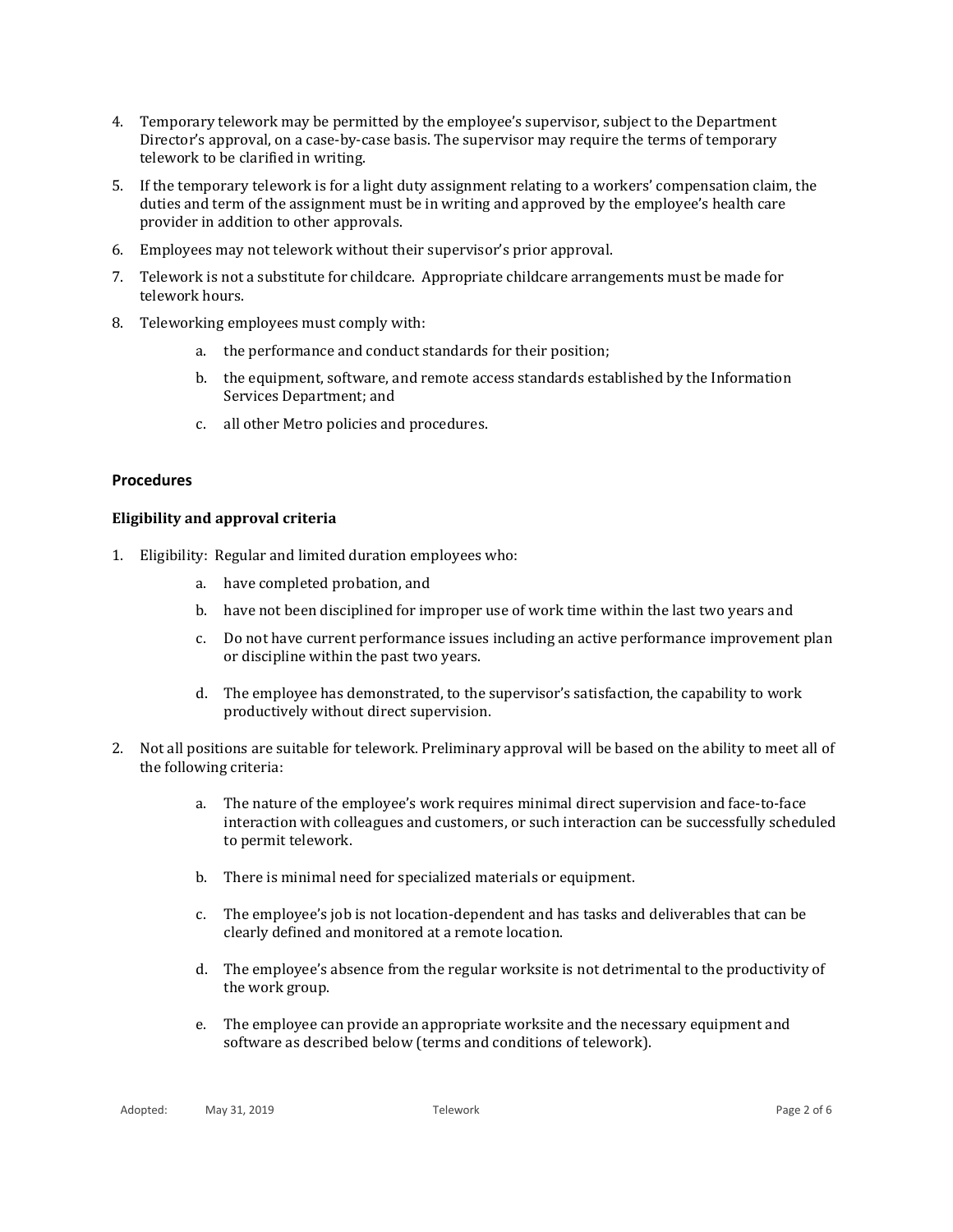3. Final approval and implementation of a proposed telework arrangement is contingent on the availability of software licenses and Information Services staff capacity as applicable.

#### **Terms and conditions of telework**

A teleworking employee's terms and conditions of employment remain the same as for non-teleworking employees except as outlined in this policy.

- 1. The employee is responsible for meeting all performance and conduct standards of the position, including expectations for productivity and safe work practices.
- 2. The employee is responsible for establishing an appropriate work environment within the employee's home or alternate work location. The employee is responsible for maintaining this space to the same safety and other standards as would be acceptable on Metro premises.
	- a. Teleworkers are encouraged to schedule an appointment with the workers' compensation specialist for information on ergonomic considerations for setting up a home workspace.
	- b. Metro may make on‐site visits to the employee's work site, at a mutually agreed upon time, to ensure the designated workspace is safe and free from hazards, to conduct an ergonomic assessment and to maintain, repair, inspect or retrieve Metro‐owned equipment, software, data, and supplies.
	- c. Metro maintains workers' compensation insurance for compensable injuries that occur in the course and scope of the employee's work during scheduled work hours. In the event of an injury during teleworking hours, the employee must immediately report the injury to their supervisor. Workers' compensation coverage will not apply to non-job-related injuries that occur in the home. The employee remains liable for injuries to third parties and/or members of the employee's family on the employee's premises.
- 3. Metro may choose to provide special equipment, software or other resources for the employee's use while teleworking.
	- a. Ordinary office supplies, such as pens and notebooks, may be obtained from Metro in reasonable quantities from the employee's department. Metro will not reimburse out-of-pocket expenses for materials and supplies that are available from Metro.
	- b. Metro-owned software may not be duplicated.
	- c. Employees are responsible for exercising all due care to prevent damage to or theft of Metro property in their care, custody or control. Employees will be held responsible for damage to Metro equipment resulting from intentional misuse or gross negligence, or from a power surge if no surge protector is used.
	- d. Teleworkers may not use Metro-provided equipment, software and other resources for personal purposes except as allowed by the Metro Resources: Acceptable Use policy.
	- e. Metro will not reimburse employees for expenses associated with telework. Metro will reimburse the employee for other expenses it would have paid if the employee were working in the office, consistent with Metro policies. Metro assumes no liability for loss, damage, or wear of employee-owned equipment.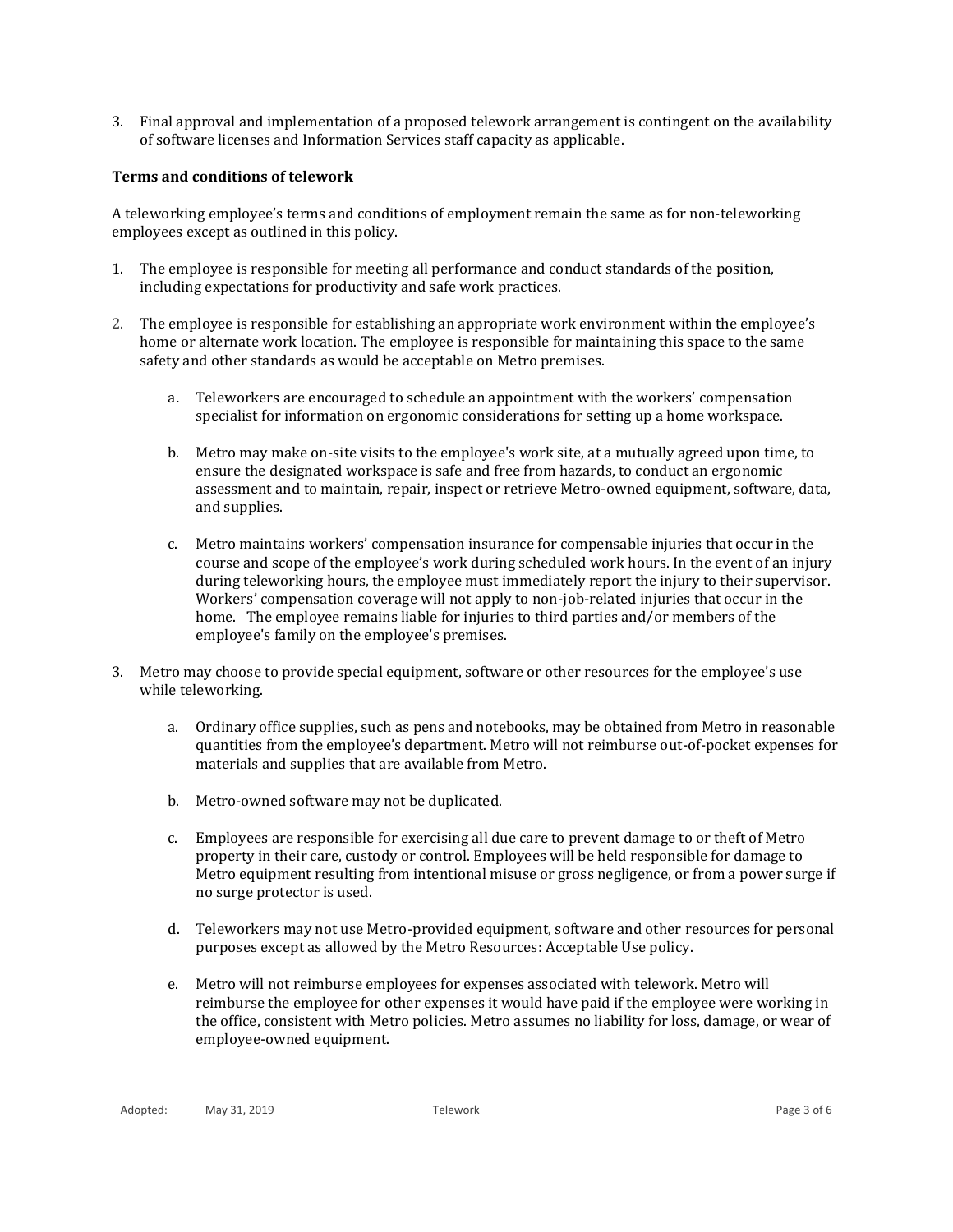- 4. The costs of required software licenses and other applicable expenses will be charged to the teleworking employee's department.
- 5. Teleworking employees must comply with all applicable Metro policies and procedures, with particular attention to the Information Technology: Acceptable Use and Records and Information Management (RIM) policies.
	- a. The employee is responsible for ensuring that electronic devices and software used for telework are compatible with Metro standards as established by the Information Services Department. The IS Department cannot guarantee that all home systems will be compatible. The employee is responsible for converting files to Metro's standard formats.
	- b. The employee is responsible for protecting the integrity and confidentiality of copyrighted software and sensitive Metro data. Restricted-access materials may not be removed from Metro premises or accessed through the computer without the supervisor's advance approval. For positions that have security and/or confidentiality requirements, procedures must be established and followed to ensure protection of confidential information. Procedures may include a locked or secure workplace, computer access passwords, or restricted use of files at the telework site. Security and confidentiality issues shall be addressed in the Telework Agreement.
	- c. Employees are advised that Metro documents, communications and work products stored on personally owned devices are also subject to public records law. The use of personally owned electronic devices such as home computers, laptops, smart phones and tablets to access Metro's internal networks may subject the personal device to review and possible disclosure.
- 6. **Work Hours and Scheduling:** The number of hours worked by the employee will not change because of telework. Work hours will be scheduled following regular procedures. Any requests for schedule changes, leave or overtime must be approved by the supervisor in a manner consistent with Metro policies and department work rules.
	- a. The amount of time spent teleworking during a workweek may vary according to each job, equipment needs and the individual Telework Agreement. At a minimum, the telework schedule must allow adequate regular office time for meetings, access to facilities and supplies, and communication with other employees and with customers.
	- b. Information Services cannot guarantee that the network will be available during nonstandard hours. Help Desk support is not available during nonstandard hours.
	- c. Teleworking employees may be required to track their work hours, even if they are paid on a salary basis, to facilitate management of the position and ensure compliance with legal and contractual requirements.
	- d. Teleworking employees are expected to devote their time to the agreed upon telework days and hours and not to engage in other non-work-related activities.
- 7. **Accessibility and Communication:** While teleworking, the employee must be reachable by telephone, network access, and/or email during work hours as required by the supervisor.
	- a. The supervisor will establish expectations for checking and responding to email and voicemail messages.
	- b. The teleworker and supervisor will jointly determine who will be given the teleworker's personal or alternate work site phone number.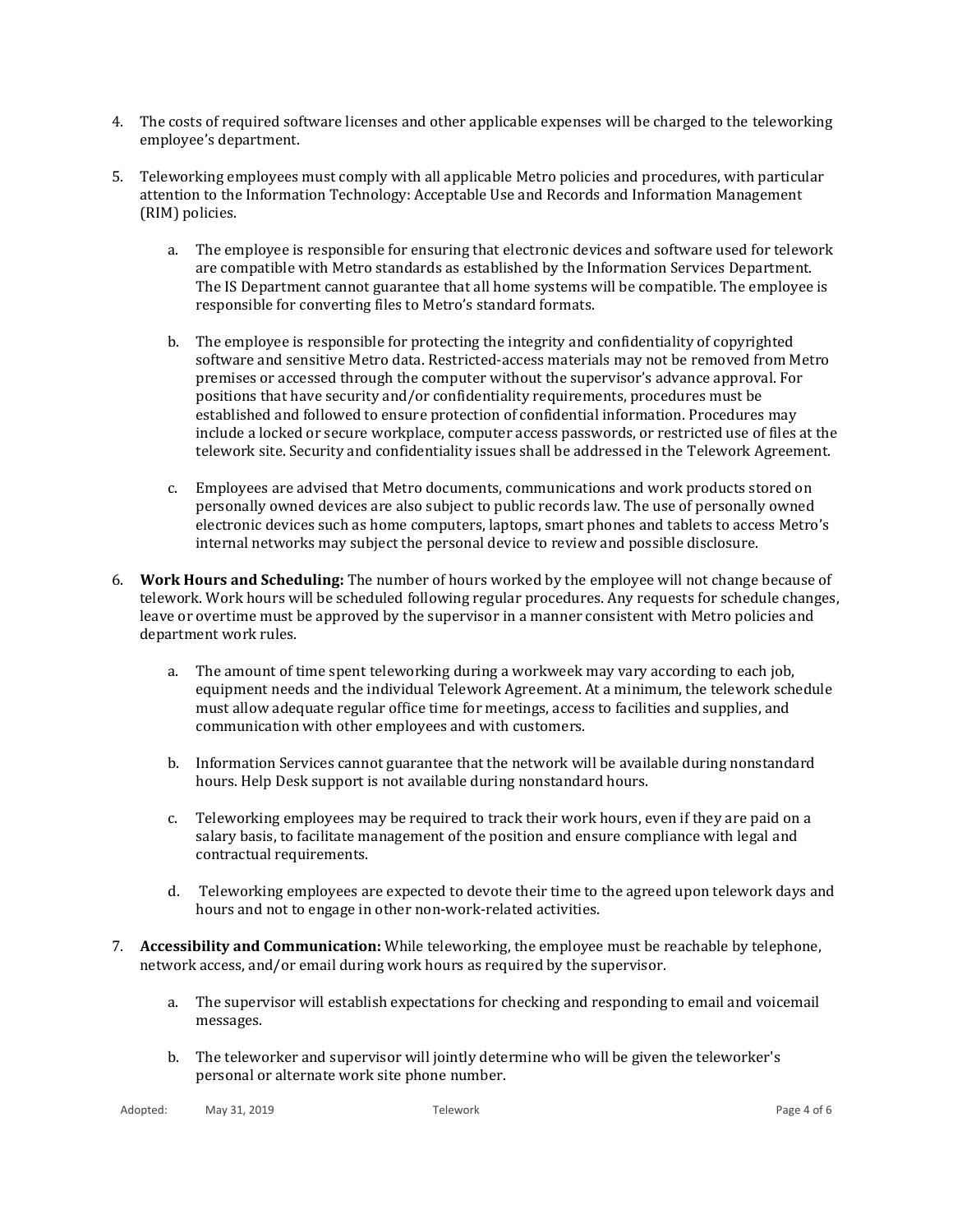- 8. **Travel:** The employee's regular Metro office is the official worksite for the purpose of calculating reimbursable expenses for work-related travel. Travel to and from Metro premises and the telework worksite shall not be a reimbursable expense.
- 9. **Telework Agreement:** The terms of a routine telework arrangement must be documented in a Telework Agreement between the employee and the supervisor. The Agreement must clearly define the following:
	- a. The anticipated duration of the teleworking arrangement;
	- b. The location of the off-premises work;
	- c. The telework schedule, identifying the days/hours the employee will work at home and on Metro premises;
	- d. The means by which the employee can be reached during off-premises work and expectations for maintaining contact;
	- e. The equipment and software to be provided by the employee;
	- f. Any Metro-owned resources the employee will use at a non-Metro site, and the terms and conditions under which such resources will be used;
	- g. Any security protocols related to the protection of confidential information and any Metroissued equipment; and
	- h. Any other requirements as determined by the supervisor.
- 10. Supervisors and teleworking employees will review telework arrangements at least annually to ensure that they remain effective and suitable to the needs of the position. Telework Agreements may be modified or terminated at Metro's discretion, if management determines that the arrangement is not meeting Metro's business needs.

## **Responsibilities**

## Employees:

- Complete the Telework Agreement form and submit to your supervisor if you would like to telework and can comply with the requirements of this policy.
- Work with your supervisor to determine telework arrangements and complete a Telework Agreement.
- Comply with your Agreement and all applicable Metro policies, procedures and work rules.

## Supervisors:

- Evaluate telework requests in light of Metro business needs, the *Eligibility and approval criteria and Terms and conditions of telework* (above) and the Metro value of sustainability.
- Provide a timely response to employees requesting telework.
- Ensure telework terms are documented in a Telework Agreement and coordinate approval of the Agreement.